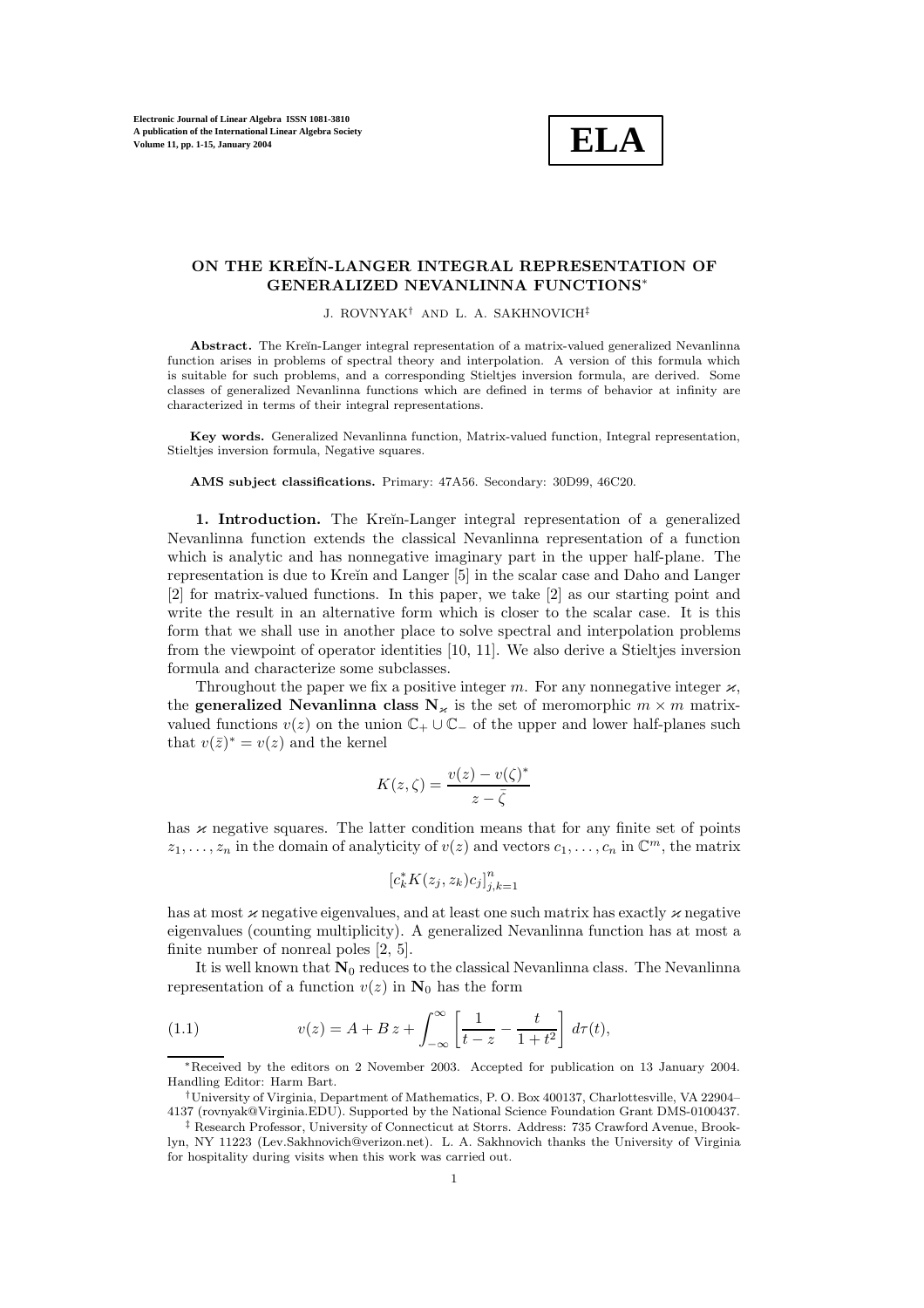**ELA**

where  $\tau(t)$  is a nondecreasing  $m \times m$  matrix-valued function such that the integral

$$
\int_{-\infty}^{\infty} \frac{d\tau(t)}{1+t^2}
$$

is convergent and  $A = A^*$  and  $B \geq 0$  are constant matrices. The Stieltjes inversion formula

(1.2) 
$$
\tau(b) - \tau(a) = \lim_{y \downarrow 0} \frac{1}{\pi} \int_{a}^{b} \text{Im } v(t + iy) dt
$$

recovers the increments of  $\tau(t)$  for any points a, b of continuity of  $\tau(t)$ .

The Kreĭn-Langer representation (2.1) generalizes (1.1) to  $N_{\kappa}$  for any  $\kappa \geq 0$ . In place of the nondecreasing function  $\tau(t)$  on  $(-\infty, \infty)$  in (1.1), in (2.1) we use a function  $\tau(t)$  which is nondecreasing on each of the open subintervals of  $(-\infty, \infty)$  determined by a finite number  $\alpha_1, \ldots, \alpha_r$  of real points. The Stieltjes inversion formula (1.2) holds on each of these subintervals. We deduce this formula in matrix form, namely,

(1.3) 
$$
\int_{a}^{b} f(t) d\tau(t) g(t) = \lim_{y \downarrow 0} \frac{1}{\pi} \int_{a}^{b} f(t) \left[ \text{Im} \, v(t + iy) \right] g(t) dt,
$$

where  $f(t)$  and  $g(t)$  are any continuous matrix-valued functions on [a, b] of compatible orders and  $a, b$  are points of continuity of  $\tau(t)$ .

In the case of scalar-valued functions  $(m = 1)$ , it is a simple matter to rewrite the original form of the Kreĭn-Langer representation  $[5]$  in the form  $(2.1)$ . In the matrix case, this is less clear, and in Section 2 we give an explicit proof based on a fundamental result in Daho and Langer [2]. The Stieltjes inversion formula is derived in a matrix version in Section 3. In Section 4 we characterize some subclasses of  $\mathbb{N}_{\varkappa}$ in terms of the representation  $(2.1)$ . These classes arise naturally in applications. which will appear separately, that generalize results of A. L. Sakhnovich [9] and our previous papers [7, 8].

Integrals that appear in the paper are interpreted in the Stieltjes sense. Let  $\tau(t)$ be a nondecreasing  $m \times m$  matrix-valued function on a closed and bounded interval [a, b], and let  $f(t)$  and  $g(t)$  be continuous matrix-valued functions of orders  $p \times m$  and  $m \times q$  on the interval. We define

$$
\int_{a}^{b} f(t) \left[ d\tau(t) \right] g(t) = \lim \sum f(t_{k}^{*}) \left[ \tau(t_{k}) - \tau(t_{k-1}) \right] g(t_{k}^{*}),
$$

where the  $t_k$  are the division points of a finite partition of [a, b],  $t_k^*$  is a point in the k-th subinterval, and the limit is taken as the mesh of the partition tends to zero. The definition is extended to arbitrary bounded or unbounded intervals ∆, closed or not, by approximation. Elementary properties of the integral are assumed. We only note the estimate

(1.4) 
$$
\left\| \int_{\Delta} f(t) \left[ d\tau(t) \right] g(t) \right\| \leq \int_{\Delta} ||f(t)|| \, ||g(t)|| \, d \left[ \operatorname{tr} \tau(t) \right],
$$

where  $tr M$  is the trace of a square matrix M. Integrals of the type

$$
\int_{\Delta} f_0(t) d\tau(t),
$$

where  $f_0(t)$  is scalar valued, are included by writing  $f(t) = f_0(t)I_m$  and  $g(t) = I_m$ .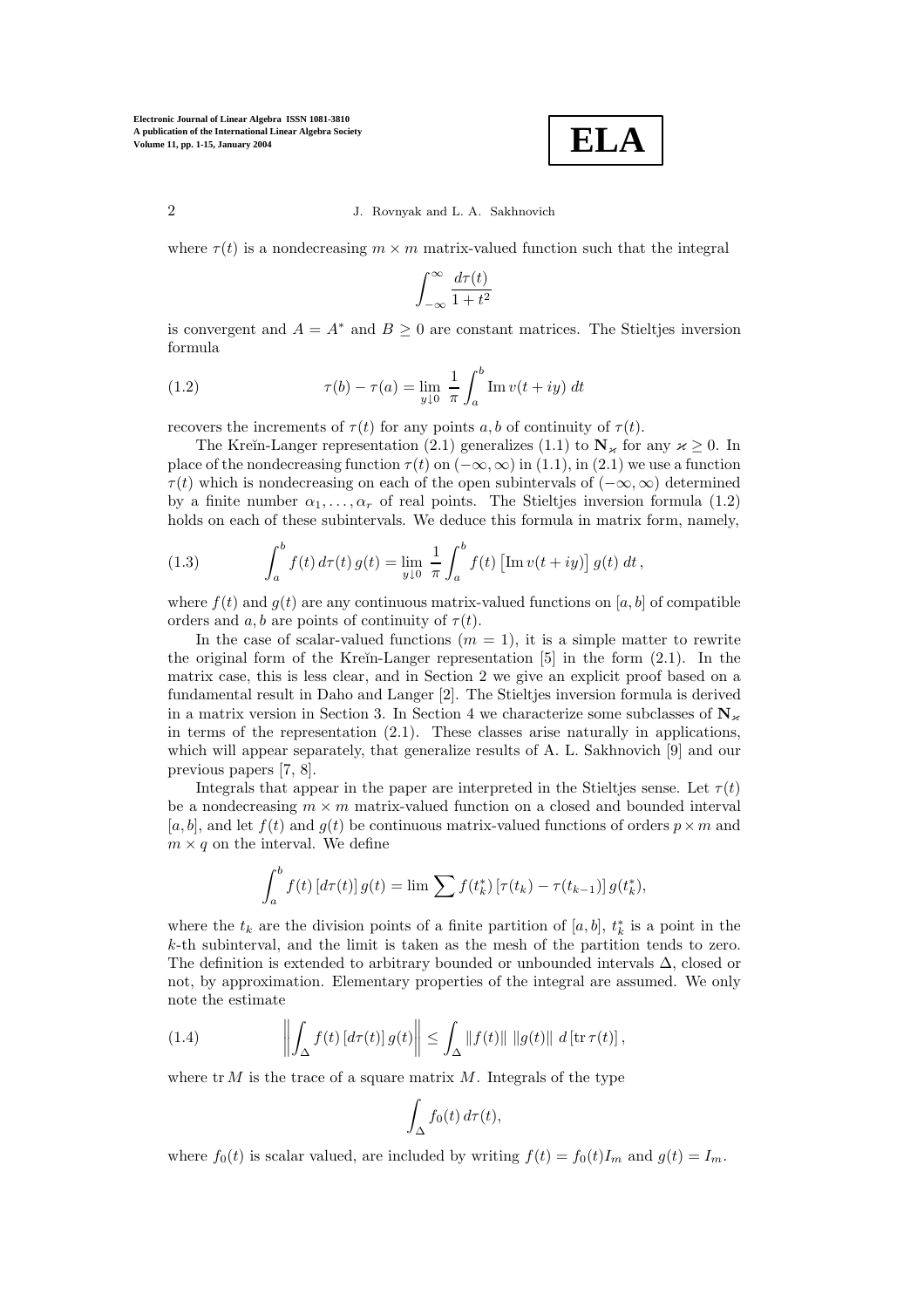

**2. The Kreĭn-Langer representation.** Our version of the Kreĭn and Langer generalization of (1.1) takes the following form.

THEOREM 2.1. Let  $v(z)$  be an  $m \times m$  matrix-valued meromorphic function such that  $v(\bar{z})^* = v(z)$  on  $\mathbb{C}_+ \cup \mathbb{C}_-$ . A necessary and sufficient condition that  $v(z)$  belong to some class  $N_k$  is that it can be written in the form

(2.1) 
$$
v(z) = \int_{-\infty}^{\infty} \left[ \frac{1}{t - z} - \sum_{j=0}^{r} S_j(t, z) \right] d\tau(t) + R_0(z) - \sum_{j=1}^{r} R_j \left( \frac{1}{z - \alpha_j} \right) - \sum_{k=1}^{s} \left[ M_k \left( \frac{1}{z - \beta_k} \right) + M_k \left( \frac{1}{\overline{z} - \beta_k} \right)^* \right],
$$

where  $\alpha_1,\ldots,\alpha_r\in(-\infty,\infty)$  and  $\beta_1,\ldots,\beta_s\in\mathbb{C}_+$  are distinct numbers, and

(1<sup>o</sup>) the real line is a union of sets  $\Delta_0, \Delta_1, \ldots, \Delta_r$  such that  $\Delta_1, \ldots, \Delta_r$  are bounded open intervals containing  $\alpha_1, \ldots, \alpha_r$  and having disjoint closures,  $\Delta_0$  is their complement, and

$$
\frac{1}{t-z} - S_j(t, z) = \frac{1}{t-z} \left(\frac{t-\alpha_j}{z-\alpha_j}\right)^{2\rho_j} \quad \text{on } \Delta_j, \quad j = 1, \dots, r,
$$
  

$$
\frac{1}{t-z} - S_0(t, z) = \frac{1+tz}{t-z} \frac{(1+z^2)^{\rho_0}}{(1+t^2)^{\rho_0+1}} \quad \text{on } \Delta_0,
$$

for some positive integers  $\rho_1, \ldots, \rho_r$  and a nonnegative integer  $\rho_0$ ;

 $(2<sup>°</sup>) \tau(t)$  is an  $m \times m$  matrix-valued function which is nondecreasing on each of the r + 1 open intervals of the real line determined by the points  $\alpha_1, \ldots, \alpha_r$ such that the integral

$$
\int_{-\infty}^{\infty} \frac{(t - \alpha_1)^{2\rho_1} \cdots (t - \alpha_r)^{2\rho_r}}{(1 + t^2)^{\rho_1 + \cdots + \rho_r}} \frac{d\tau(t)}{(1 + t^2)^{\rho_0 + 1}}
$$

converges;

- (3<sup>°</sup>) for each  $j = 0, 1, ..., r$ ,  $R_j(z)$  is a polynomial of degree at most  $2\rho_j + 1$ , having selfadjoint  $m \times m$  matrix coefficients, such that if a term of maximum degree  $C_j z^{2\rho_j+1}$  is present then  $C_j \ge 0$ , and  $R_1(0) = \cdots = R_r(0) = 0$ ;
- (4 $\degree$ ) for each  $k = 1, \ldots, s, M_k(z)$  is a polynomial  $\not\equiv 0$  with  $m \times m$  matrix coefficients such that  $M_k(0) = 0$ .

The proof shows that  $\Delta_0, \Delta_1, \ldots, \Delta_r$  can be chosen arbitrarily so long as the conditions in (1◦) are met. If  $v(z) \in \mathbb{N}_{\varkappa}, \rho_0, \rho_1, \ldots, \rho_r$  can be chosen such that  $\rho_0 + \rho_1 + \cdots + \rho_r \leq \varkappa$ . Then if  $\varkappa = 0$ ,  $r = s = 0$ ,  $\rho_0 = 0$ , and (2.1) reduces to (1.1). The convergence terms in (2.1) are given explicitly by

$$
S_j(t, z) = -\sum_{p=0}^{2\rho_j - 1} \frac{(t - \alpha_j)^p}{(z - \alpha_j)^{p+1}} \chi_{\Delta_j}(t), \qquad j = 1, \dots, r,
$$
  

$$
S_0(t, z) = \left\{ (t + z) \sum_{p=0}^{\rho_0 - 1} \frac{(1 + z^2)^p}{(1 + t^2)^{p+1}} + t \frac{(1 + z^2)^{\rho_0}}{(1 + t^2)^{\rho_0 + 1}} \right\} \chi_{\Delta_0}(t).
$$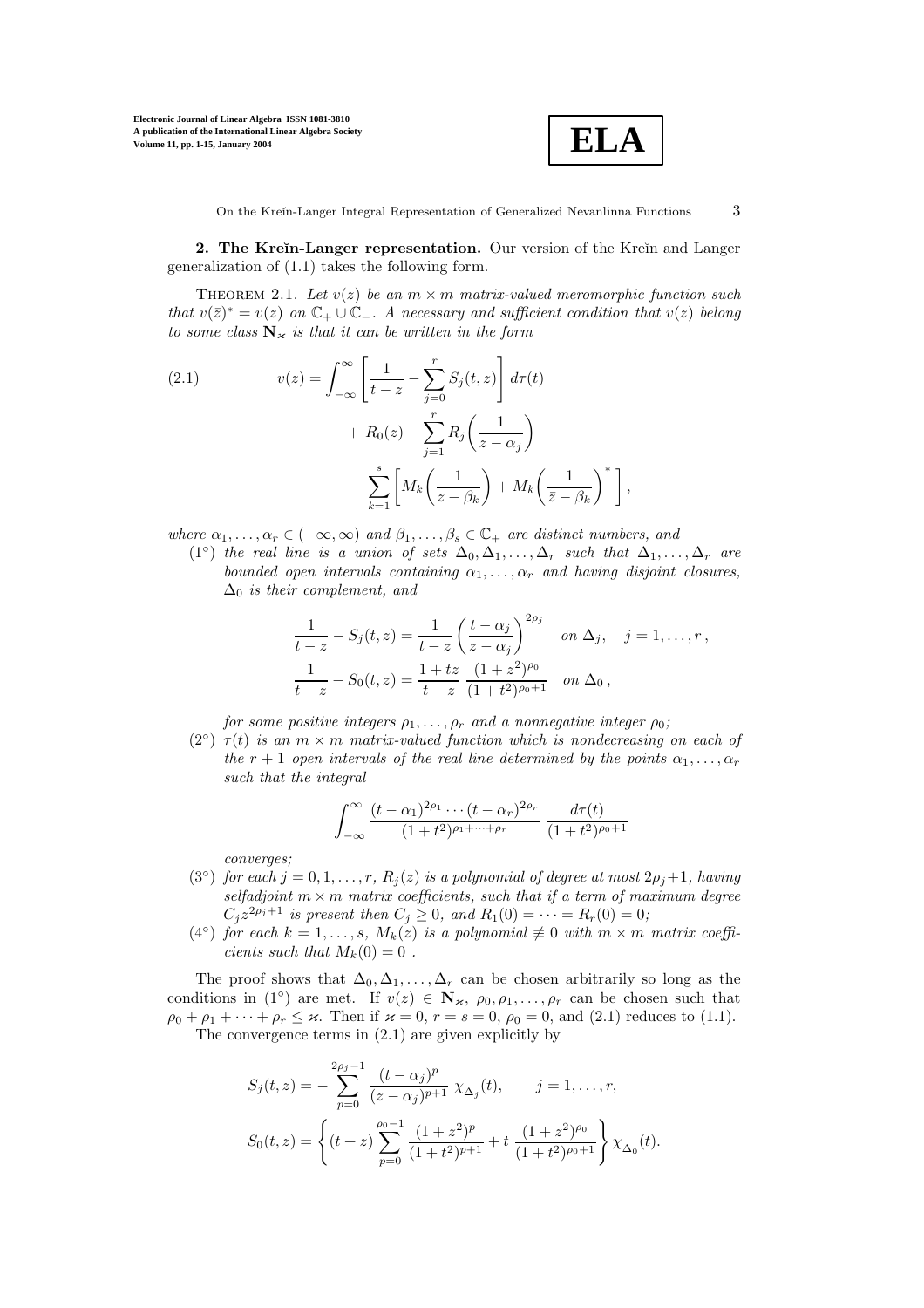**ELA**

THEOREM 2.2 (Daho and Langer [2], Proposition 2.1). Let  $v(z)$  be an  $m \times m$ matrix-valued function in  $\mathbb{N}_{\varkappa}$ . If  $v(z)$  is holomorphic at  $z_0 = iy_0$ ,  $y_0 > 0$ , then

(2.2) 
$$
v(z) = \frac{1}{\prod_{j=1}^{q} (z - \gamma_j)^{\rho_j} (z - \bar{\gamma}_j)^{\rho_j}} \cdot \left\{ (z^2 + y_0^2)^{\rho} \int_{-\infty}^{\infty} \frac{tz + y_0^2}{t - z} d\sigma(t) + \sum_{\ell=0}^{2\rho+1} B_\ell z^\ell \right\},
$$

where

- (1)  $q, \rho, \rho_1, \ldots, \rho_q$  are nonnegative integers such that  $\rho_1 + \cdots + \rho_q \leq \rho \leq \varkappa$ ;
- (2)  $\gamma_1,\ldots,\gamma_q$  are distinct points in  $\mathbb{C}_+ \cup (-\infty,\infty)$ ,  $\gamma_j \neq iy_0$  for all j, and the nonreal points among  $\gamma_1, \ldots, \gamma_q$  coincide with the poles of  $v(z)$  in  $\mathbb{C}_+$ ;
- (3)  $\sigma(t)$  is a bounded nondecreasing  $m \times m$  matrix-valued function on the real line;
- (4)  $B_0, \ldots, B_{2\rho+1}$  are selfadjoint  $m \times m$  matrices with  $B_{2\rho+1} \geq 0$ .

The converse is also true and proved in [2, p. 280]. In fact, the argument there shows that

(2.3) 
$$
v(z) = \frac{1}{q(z)q(\bar{z})^*} \left\{ p(z)p(\bar{z})^*v_0(z) + R(z) \right\}
$$

belongs to some class  $N_k$  whenever  $v_0(z)$  belongs to  $N_0$ ,  $p(z)$  and  $q(z)$  are polynomials, and  $R(z)$  is a polynomial with selfadjoint  $m \times m$  matrix coefficients. Factorizations of the form (2.3) play an important role in the theory and have been studied in a series of recent papers, including, for example, [3, 4, 6]. Such factorizations yield an exact description of the number of negative squares, which is lacking in our approach.

*Proof of Theorem 2.1, necessity.* Assume that  $v(z) \in N_{\kappa}$ . We first reduce to the case where  $v(z)$  is holomorphic on  $\mathbb{C}_+ \cup \mathbb{C}_-$ . Since  $v(z)$  has at most a finite number of nonreal poles and  $v(z) = v(\bar{z})^*$ , if there are nonreal poles we can write  $v(z) = v_1(z) + v_2(z)$ , where  $v_1(z)$  is holomorphic on  $\mathbb{C}_+ \cup \mathbb{C}_-$  and

$$
v_2(z) = -\sum_{k=1}^s \left[ M_k \left( \frac{1}{z - \beta_k} \right) + M_k \left( \frac{1}{\bar{z} - \beta_k} \right)^* \right]
$$

for some polynomials  $M_k(z) = \sum_{\ell=1}^{\sigma_k} M_{k\ell} z^{\ell}$ ,  $k = 1, \ldots, s$ , as in  $(4^{\circ})$ . A straightforward calculation yields

(2.4) 
$$
\frac{v_2(z) - v_2(\zeta)^*}{z - \bar{\zeta}} = \sum_{k=1}^s B_k(\zeta)^* \begin{bmatrix} 0 & H_k \\ H_k^* & 0 \end{bmatrix} B_k(z),
$$

where for each  $k = 1, \ldots, s$ ,

$$
B_k(\zeta)^* = \left[ \frac{1}{\bar{\zeta} - \beta_k} \cdots \frac{1}{(\bar{\zeta} - \beta_k)^{\sigma_k}} \frac{1}{\bar{\zeta} - \bar{\beta}_k} \cdots \frac{1}{(\bar{\zeta} - \bar{\beta}_k)^{\sigma_k}} \right]
$$

$$
H_k = \left[ \begin{array}{cccc} M_{k1} & M_{k2} & \cdots & M_{k,\sigma_k - 1} & M_{k,\sigma_k} \\ M_{k2} & M_{k3} & \cdots & M_{k,\sigma_k} & 0 \\ \cdots & \cdots & \cdots & \cdots & \cdots \\ M_{k,\sigma_k} & 0 & \cdots & 0 & 0 \end{array} \right].
$$

,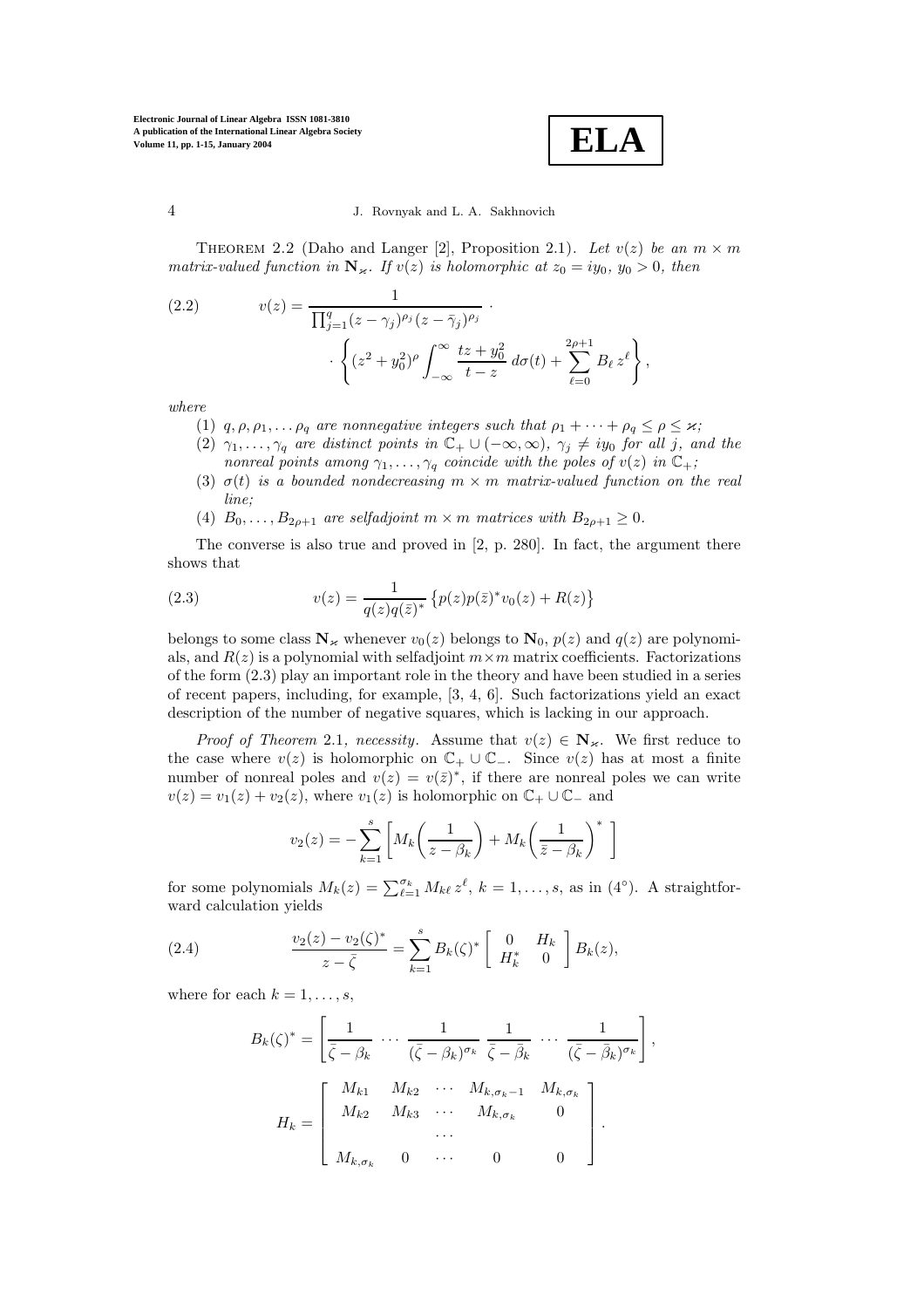

We deduce that  $v_1(z) \in \mathbb{N}_{\varkappa_1}$  and  $v_2(z) \in \mathbb{N}_{\varkappa_2}$  where  $\varkappa_1 + \varkappa_2 = \varkappa$ ; for example, this follows by reproducing kernel methods as in [1, Section 1.5].

Thus we may assume that  $v(z)$  is holomorphic on  $\mathbb{C}_+ \cup \mathbb{C}_-$ . Represent  $v(z)$  in the form (2.2) with  $z_0 = i$ . The numbers  $\gamma_1, \ldots, \gamma_q$  in (2.2) are then all real, and we denote them  $\alpha_1, \ldots, \alpha_r$ . The associated nonnegative integers  $\rho_1, \ldots, \rho_r$  may be presumed to be nonzero, since otherwise the corresponding terms play no role and can be omitted. Thus

(2.5) 
$$
v(z) = \varphi(z) \int_{-\infty}^{\infty} \frac{1 + tz}{t - z} d\sigma(t) + \frac{\sum_{\ell=0}^{2\rho+1} B_{\ell} z^{\ell}}{\prod_{j=1}^{r} (z - \alpha_j)^{2\rho_j}},
$$

where

(2.6) 
$$
\varphi(z) = \frac{(z^2 + 1)^{\rho}}{\prod_{j=1}^{r} (z - \alpha_j)^{2\rho_j}}.
$$

We show that if  $\rho_0$  is defined by  $\rho_0 + \rho_1 + \cdots + \rho_r = \rho$ , then it is possible to rewrite  $(2.5)$  in the form  $(2.1)$ . To do this, we prove that

(2.7) 
$$
v(z) \sim \int_{-\infty}^{\infty} \left[ \frac{1}{t-z} - \sum_{j=0}^{r} S_j(t,z) \right] d\tau(t),
$$

where  $F_1(z) \sim F_2(z)$  means that

$$
F_1(z) = F_2(z) + R_0(z) - \sum_{j=1}^{r} R_j \left(\frac{1}{z - \alpha_j}\right)
$$

for some polynomials  $R_0(z),...,R_r(z)$  as in  $(3°)$ . The relation  $\sim$  is transitive but not reflexive:  $F_1(z) \sim F_2(z)$  and  $F_2(z) \sim F_3(z)$  imply  $F_1(z) \sim F_3(z)$ , but  $F_1(z) \sim F_2(z)$ does not have the same meaning as  $F_2(z) \sim F_1(z)$ .

We first show that a jump  $\sigma_p = \sigma(\alpha_p + 0) - \sigma(\alpha_p - 0)$  at one of the points  $\alpha_1, \ldots, \alpha_r$  in the integral part of (2.5) produces a contribution

(2.8) 
$$
\varphi(z) \frac{1 + \alpha_p z}{\alpha_p - z} \sigma_p \sim 0.
$$

In fact, by a partial fraction decomposition,

$$
\varphi(z) \frac{1 + \alpha_p z}{\alpha_p - z} \sigma_p = T_0(z) - \sum_{j=1}^r T_j \left( \frac{1}{z - \alpha_j} \right),
$$

where for  $j = 0, \ldots, r, j \neq p, T_j(z)$  is a polynomial of degree at most  $2\rho_j$  and  $T_p(z)$ has degree  $2\rho_p + 1$  with leading coefficient

$$
\lim_{z \to \alpha_p} \left[ -(z - \alpha_p)^{2\rho_p + 1} \varphi(z) \frac{1 + \alpha_p z}{\alpha_p - z} \sigma_p \right]
$$
\n
$$
= \lim_{z \to \alpha_p} (z - \alpha_p)^{2\rho_p + 1} \frac{(1 + z^2)^\rho}{\prod_{j=1}^r (z - \alpha_j)^{2\rho_j}} \frac{1 + \alpha_p z}{z - \alpha_p} \sigma_p
$$
\n
$$
= \frac{(1 + \alpha_p^2)^{\rho + 1}}{\prod_{\substack{j=1 \ j \neq p}}^{r_{j=1}} (\alpha_p - \alpha_j)^{2\rho_j}} \sigma_p
$$
\n
$$
\geq 0.
$$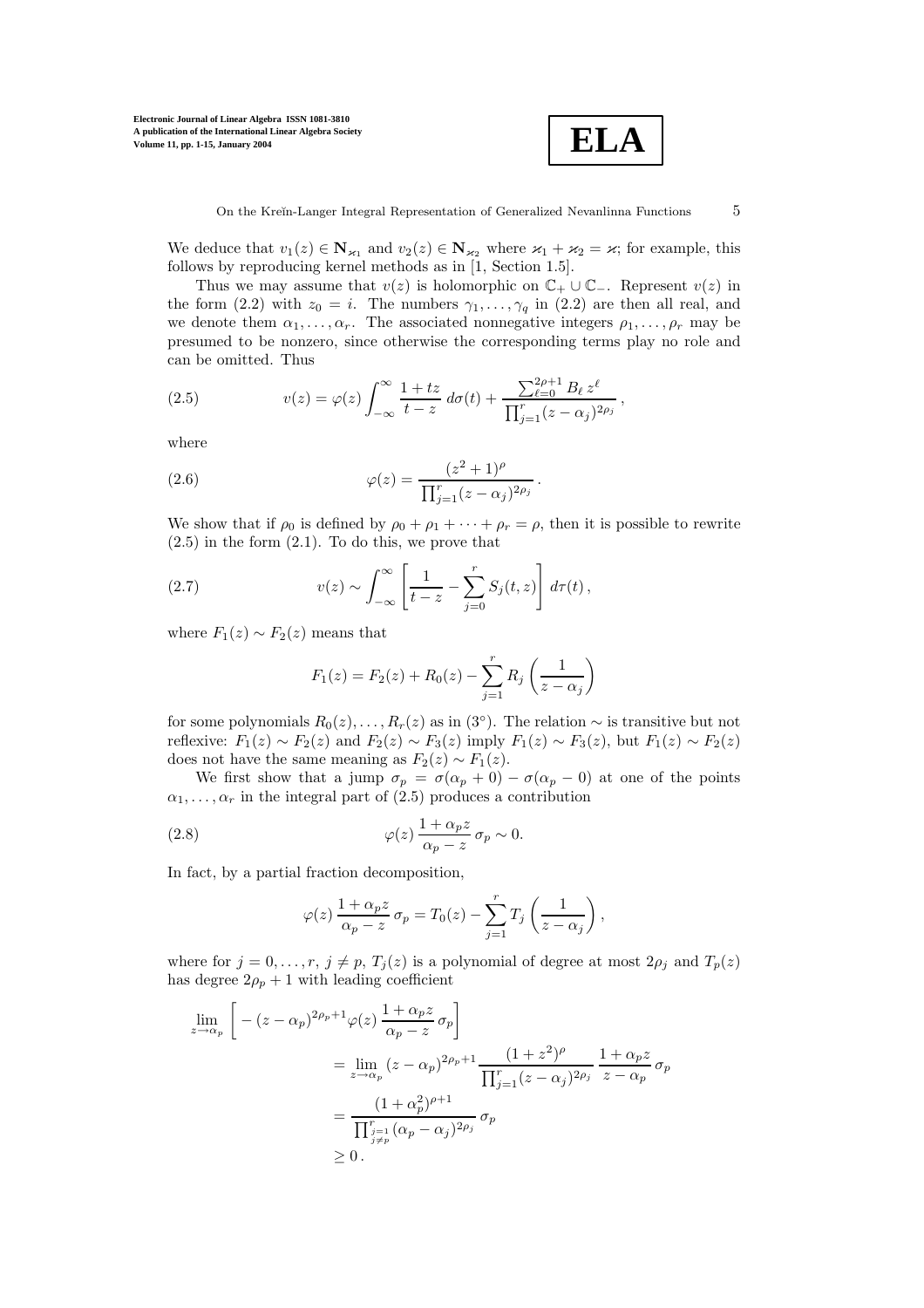**ELA**

In a similar way,  $\sum_{\ell=0}^{2\rho+1} B_{\ell} z^{\ell} / \prod_{j=1}^{r} (z - \alpha_j)^{2\rho_j} \sim 0$  because  $B_{2\rho+1} \geq 0$ . Therefore by (2.5),

(2.9) 
$$
v(z) \sim \varphi(z) \int_{-\infty}^{\infty} \frac{1+tz}{t-z} d\sigma(t),
$$

where without loss of generality we may assume that  $\sigma(t)$  is continuous at the points  $\alpha_1,\ldots,\alpha_r.$ 

Define  $\tau(t)$  in the  $r + 1$  open intervals determined by  $\alpha_1, \ldots, \alpha_r$  so that

$$
d\tau(t) = \varphi(t) \left(1 + t^2\right) d\sigma(t).
$$

Then (2°) holds by construction. In any way, choose  $\Delta_0, \ldots, \Delta_r$  as in (1°). By (2.9),

(2.10) 
$$
v(z) \sim \sum_{j=1}^{r} \frac{\varphi_j(z)}{(z - \alpha_j)^{2\rho_j}} \int_{\Delta_j} \frac{1 + tz}{t - z} d\sigma(t) + (1 + z^2)^{\rho_0} \varphi_0(z) \int_{\Delta_0} \frac{1 + tz}{t - z} d\sigma(t),
$$

where

$$
\varphi_j(z) = (z - \alpha_j)^{2\rho_j} \varphi(z) = \frac{(1 + z^2)^{\rho}}{\prod_{\ell \neq j}^{r_{\ell-1}} (z - \alpha_{\ell})^{2\rho_{\ell}}}, \qquad j = 1, \dots, r,
$$
  

$$
\varphi_0(z) = (1 + z^2)^{-\rho_0} \varphi(z) = \frac{(1 + z^2)^{\rho_1 + \dots + \rho_r}}{\prod_{\ell=1}^r (z - \alpha_{\ell})^{2\rho_{\ell}}}.
$$

A typical term in the first part of (2.10) is

$$
\frac{\varphi_j(z)}{(z-\alpha_j)^{2\rho_j}} \int_{\Delta_j} \frac{1+tz}{t-z} d\sigma(t)
$$
\n
$$
= \frac{\varphi_j(z)}{(z-\alpha_j)^{2\rho_j}} \int_{\Delta_j} \left[ \frac{1}{t-z} - \frac{t}{1+t^2} \right] (1+t^2) d\sigma(t)
$$
\n
$$
\sim \frac{\varphi_j(z)}{(z-\alpha_j)^{2\rho_j}} \int_{\Delta_j} \frac{1}{t-z} (1+t^2) d\sigma(t)
$$
\n
$$
= \frac{1}{(z-\alpha_j)^{2\rho_j}} \int_{\Delta_j} \frac{1}{t-z} \varphi_j(t) (1+t^2) d\sigma(t)
$$
\n
$$
- \frac{1}{(z-\alpha_j)^{2\rho_j}} \int_{\Delta_j} \frac{\varphi_j(t) - \varphi_j(z)}{t-z} (1+t^2) d\sigma(t)
$$
\n
$$
\stackrel{(*)}{\sim} \frac{1}{(z-\alpha_j)^{2\rho_j}} \int_{\Delta_j} \frac{1}{t-z} \varphi_j(t) (1+t^2) d\sigma(t)
$$
\n
$$
= \int_{\Delta_j} \frac{1}{t-z} \left( \frac{t-\alpha_j}{z-\alpha_j} \right)^{2\rho_j} \varphi(t) (1+t^2) d\sigma(t)
$$
\n
$$
= \int_{\Delta_j} \left[ \frac{1}{t-z} - S_j(t,z) \right] d\tau(t).
$$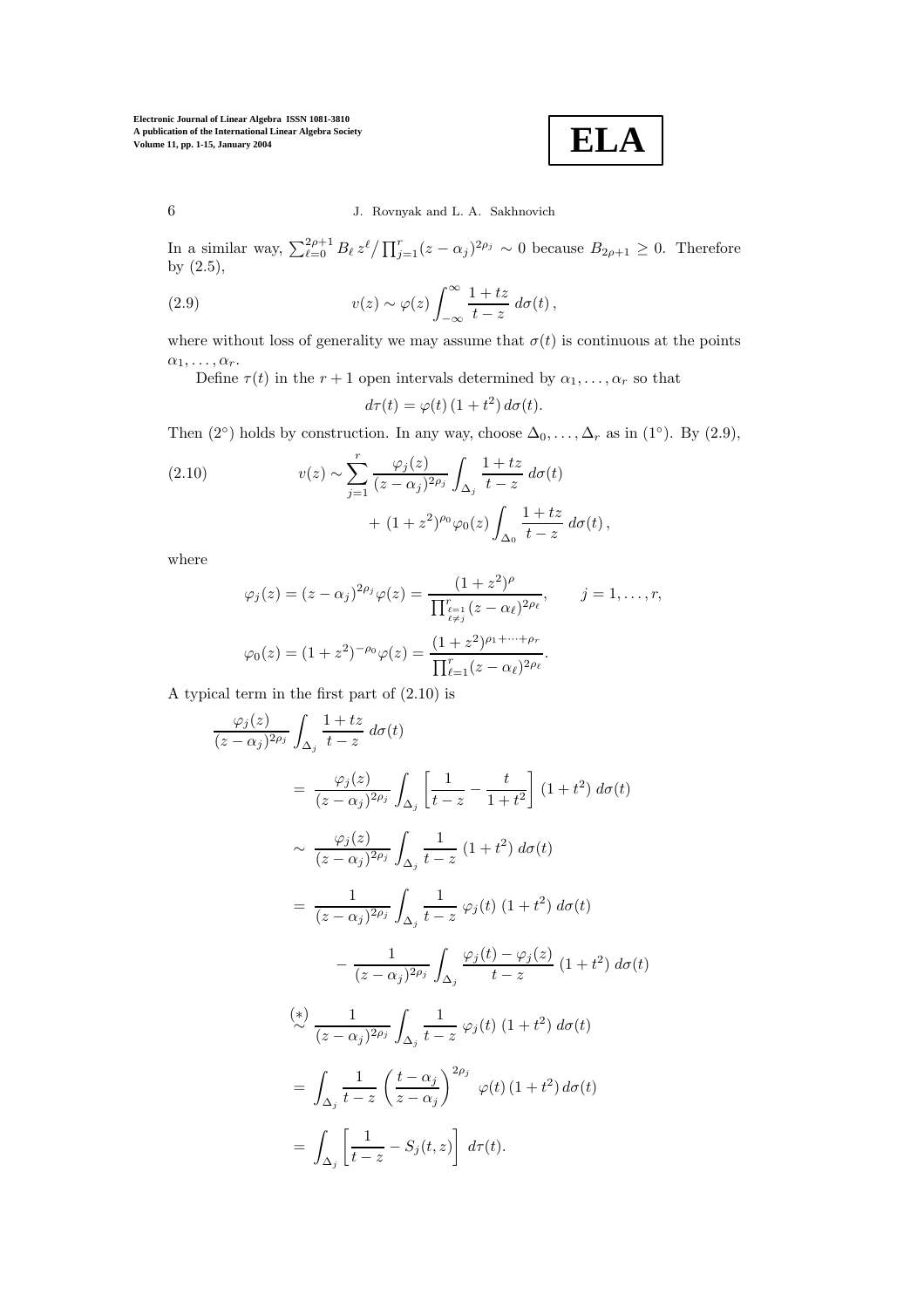

To justify (\*), form the partial fraction decomposition of  $\varphi_j(z)$ , and then use the identities

$$
\frac{z^{p+1} - t^{p+1}}{z - t} = \sum_{\mu + \nu = p} t^{\mu} z^{\nu},
$$
  

$$
\frac{1}{z - t} \left[ \frac{1}{(z - \alpha_j)^p} - \frac{1}{(t - \alpha_j)^p} \right] = - \sum_{\mu + \nu = p+1} \frac{1}{(t - \alpha_j)^{\mu}} \frac{1}{(z - \alpha_j)^{\nu}},
$$

to see that

$$
-\frac{1}{(z-\alpha_j)^{2\rho_j}}\int_{\Delta_j}\frac{\varphi_j(t)-\varphi_j(z)}{t-z}\left(1+t^2\right)d\sigma(t)\sim 0.
$$

In a similar way, the last term in (2.10) is

$$
(1 + z2)\rho_0 \varphi_0(z) \int_{\Delta_0} \frac{1 + tz}{t - z} d\sigma(t)
$$
  
=  $(1 + z2)\rho_0 \int_{\Delta_0} \frac{1 + tz}{t - z} \varphi_0(t) d\sigma(t)$   
 $- (1 + z2)\rho_0 \int_{\Delta_0} (1 + tz) \frac{\varphi_0(t) - \varphi_0(z)}{t - z} d\sigma(t)$   
 $\sim (1 + z2)\rho_0 \int_{\Delta_0} \frac{1 + tz}{t - z} \varphi_0(t) d\sigma(t)$   
=  $\int_{\Delta_0} (1 + z2)\rho_0 \frac{1 + tz}{t - z} \frac{1}{(1 + t2)\rho_0+1} \varphi(t) (1 + t2) d\sigma(t)$   
=  $\int_{\Delta_0} \left[ \frac{1}{t - z} - S_0(t, z) \right] d\tau(t).$ 

On combining these results, we obtain  $(2.7)$  and hence  $(2.1)$ .  $\square$ 

*Proof of Theorem 2.1, sufficiency.* Assume  $v(z)$  is given by (2.1). Then for each  $j=1,\ldots,r,$ 

$$
v_j(z) = \int_{\Delta_j} \left[ \frac{1}{t-z} - S_j(t,z) \right] d\tau(t) = \int_{\Delta_j} \frac{1}{t-z} \left( \frac{t-\alpha_j}{z-\alpha_j} \right)^{2\rho_j} d\tau(t)
$$

has the form (2.3) and hence represents a generalized Nevanlinna function. Similarly,

$$
v_0(z) = \int_{\Delta_0} \left[ \frac{1}{t - z} - S_0(t, z) \right] d\tau(t) = \int_{\Delta_0} \frac{(1 + z^2)^{\rho_0}}{(1 + t^2)^{\rho_0 + 1}} \frac{1 + tz}{t - z} d\tau(t)
$$

is a generalized Nevanlinna function. The discrete terms coincide with a rational function with selfadjoint  $m \times m$  matrix values on the real axis, and these also have the form (2.3) (since in that formula we can take  $v_0(z) \equiv 0$ ). Thus  $v(z)$  belongs to some class  $N_{\kappa}$ .  $\square$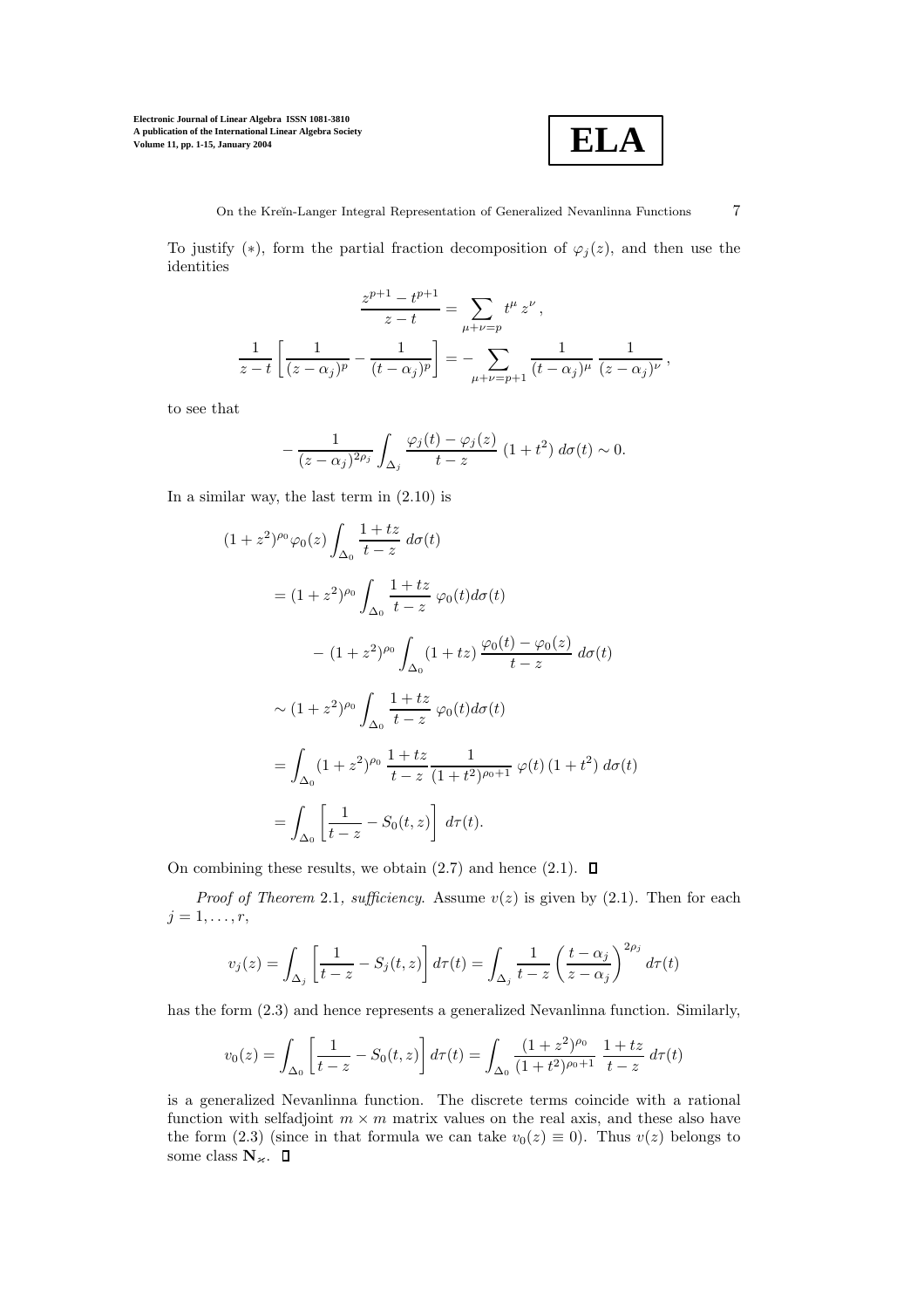

**3. Stieltjes inversion formula.** The Kreĭn-Langer representation (2.1) of a given generalized Nevanlinna function  $v(z)$  is not unique because of the arbitrariness of the choice of sets  $\Delta_0, \Delta_1, \ldots, \Delta_r$ . But this choice affects only the discrete parts, and the function  $\tau(t)$  in (2.1) is unique and can be recovered from  $v(z)$  by a Stieltjes inversion formula. We prove this in a matrix form.

THEOREM 3.1. Let  $v(z)$  be an  $m \times m$  matrix-valued function in  $N_{\kappa}$  which is represented in the form  $(2,1)$ . Let [a, b] be an interval whose endpoints are points of continuity of  $\tau(t)$  and which does not contain any point  $\alpha_1, \ldots, \alpha_r$ . Then

(3.1) 
$$
\lim_{y \downarrow 0} \frac{1}{\pi} \int_a^b g(t)^* \left[ \text{Im } v(t+iy) \right] h(t) dt = \int_a^b g(t)^* d\tau(t) h(t)
$$

for any continuous  $\mathbb{C}^m$ -valued functions  $g(t)$  and  $h(t)$  on [a, b].

It follows that in (3.1), the vector-valued functions  $g(t)$  and  $h(t)$  can be replaced by any continuous matrix-valued functions of compatible orders.

*Proof of Theorem 3.1 in the case*  $\varkappa = 0$ . This case is known, but we include a proof for the sake of completeness.

Let  $\mathfrak{S}_0$  be the set of  $\mathbb{C}^m$ -valued step functions on [a, b] whose jumps occur at points of continuity of  $\tau(t)$ . The identity (3.1) holds if  $g(t) = h(t) = \text{const.}$  by the classical Stieltjes inversion formula. By the polarization identity, it holds if  $g(t)$  and  $h(t)$  are possibly different constants. Hence by additivity,  $(3.1)$  holds for all functions  $g(t)$  and  $h(t)$  in  $\mathfrak{S}_0$ .

Fix  $g(t)$  in  $\mathfrak{S}_0$ , and consider a continuous  $\mathbb{C}^m$ -valued function  $h(t)$  on [a, b]. Since  $h(t)$  is uniformly continuous on the interval, we may choose a sequence  $h_k(t)$  in  $\mathfrak{S}_0$ which converges uniformly to  $h(t)$  on [a, b]. Write

$$
(3.2) \frac{1}{\pi} \int_{a}^{b} g(t)^{*} \left[ \text{Im } v(t+iy) \right] h(t) dt - \int_{a}^{b} g(t)^{*} d\tau(t) h(t)
$$
  

$$
= \frac{1}{\pi} \int_{a}^{b} g(t)^{*} \left[ \text{Im } v(t+iy) \right] \left[ h(t) - h_{k}(t) \right] dt
$$
  

$$
+ \left\{ \frac{1}{\pi} \int_{a}^{b} g(t)^{*} \left[ \text{Im } v(t+iy) \right] h_{k}(t) dt - \int_{a}^{b} g(t)^{*} d\tau(t) h_{k}(t) \right\}
$$
  

$$
+ \int_{a}^{b} g(t)^{*} d\tau(t) \left[ h_{k}(t) - h(t) \right].
$$

 $=$  Term  $1 +$  Term  $2 +$  Term  $3$ .

Let  $\varepsilon > 0$  be given. In Term 1,

$$
\left|g(t)^*\big[\mathrm{Im}\,v(t+iy)\big]\left[h(t)-h_k(t)\right]\right|\leq M\,\mathrm{tr}\left[\mathrm{Im}\,v(t+iy)\right]\cdot\left\|h(t)-h_k(t)\right\|,
$$

where M is a bound for  $g(t)$  on [a, b]. Hence for all sufficiently large k, Term 1 is less than  $\varepsilon/3$  for all y such that  $0 < y \le 1$ . Using estimates of the type (1.4), we obtain

$$
\lim_{k \to \infty} \int_a^b g(t)^* d\tau(t) h_k(t) = \int_a^b g(t)^* d\tau(t) h(t).
$$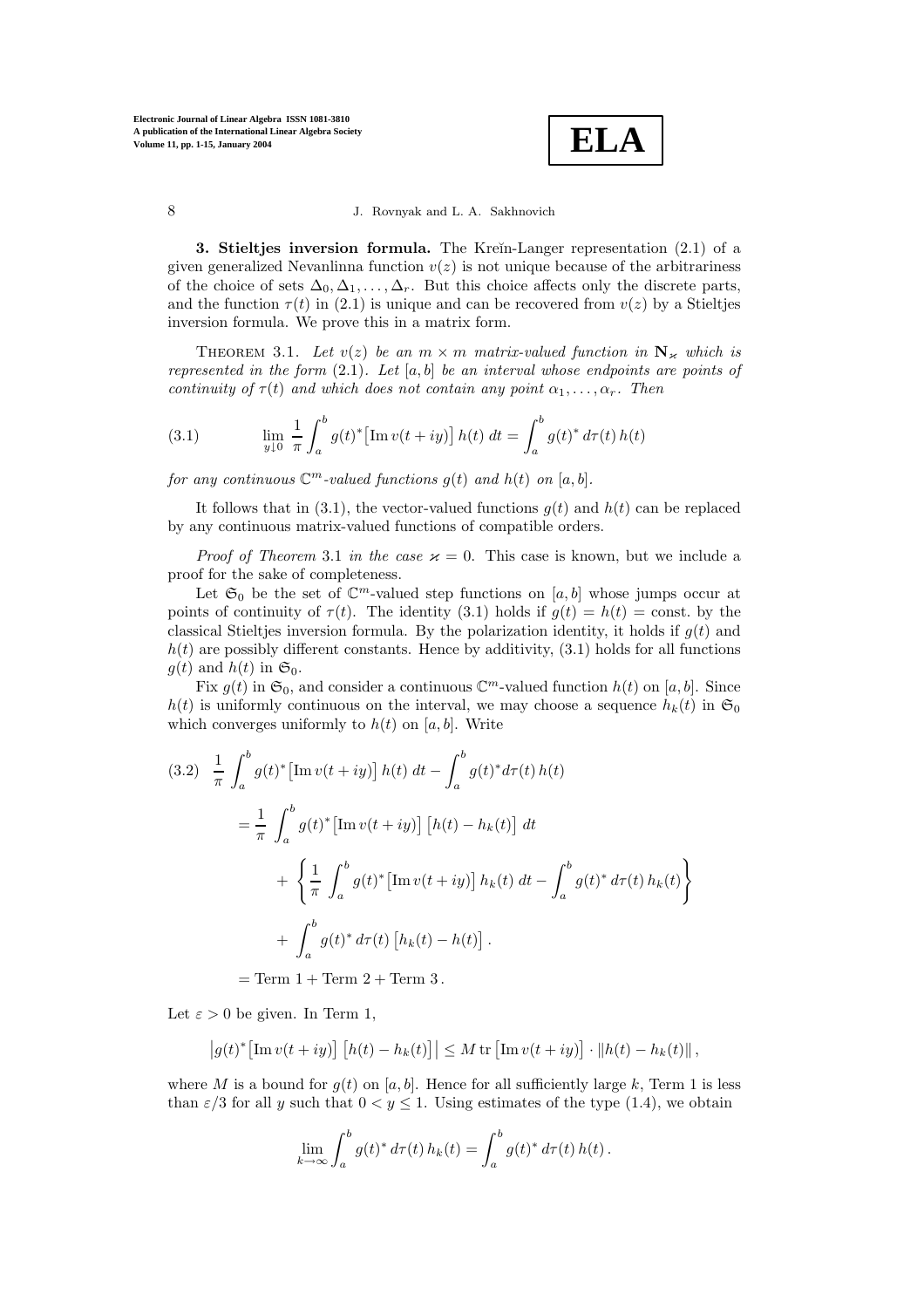

.

Hence Term 3 is less than  $\varepsilon/3$  for all sufficiently large k. Choose k large enough that the first and third terms are less than  $\varepsilon/3$ . Then with k fixed we can find  $\eta > 0$  such that the middle term is less than  $\varepsilon/3$  for  $0 < y < \eta$ . We obtain (3.1) when  $g(t)$  is in  $\mathfrak{S}_0$  and  $h(t)$  is continuous.

A similar argument extends (3.1) to arbitrary continuous functions  $q(t)$  and  $h(t)$ on [a, b].  $\Box$ 

LEMMA 3.2. For any  $m \times m$  matrix-valued function  $v(z)$  in  $\mathbf{N}_0$ ,  $yv(x + iy)$  is bounded in every rectangle  $a \leq x \leq b$  and  $0 \leq y \leq 1$ .

Proof of Lemma 3.2. It is enough to consider the scalar case and

$$
v(z) = \int_c^d \frac{d\mu(t)}{t - z},
$$

where  $-\infty < c < a < b < d < \infty$  and  $\mu(t)$  is nondecreasing on [c, d]. Then for  $z = x + iy,$ 

$$
y v(z) = \int_c^d \frac{(t - \bar{z})y}{|t - z|^2} d\mu(t) = \int_c^d \left[ \frac{(t - x)y}{(t - x)^2 + y^2} + \frac{iy^2}{(t - x)^2 + y^2} \right] d\mu(t),
$$

so  $|y v(z)| \leq \int_c^d \left[\frac{1}{2} + 1\right] d\mu(t)$ .

Proof of Theorem 3.1. Write (2.1) in the form

(3.3) 
$$
v(z) = \sum_{j=0}^{r} \int_{\Delta_j} \left[ \frac{1}{t-z} - \sum_{j=0}^{r} S_j(t, z) \right] d\tau(t) + R_0(z) - \sum_{j=1}^{r} R_j \left( \frac{1}{z - \alpha_j} \right) - \sum_{k=1}^{s} \left[ M_k \left( \frac{1}{z - \beta_k} \right) + M_k \left( \frac{1}{\overline{z} - \beta_k} \right)^* \right]
$$

Since changing  $\Delta_0, \Delta_1, \ldots, \Delta_r$  only affects the discrete parts, and these parts have selfadjoint values on the  $r + 1$  real intervals determined by  $\alpha_1, \ldots, \alpha_r$ , it is sufficient to prove the result when

(3.4) 
$$
v(z) = \int_{\Delta_j} \left[ \frac{1}{t-z} - S_j(t,z) \right] d\tau(t)
$$

and [a, b] is contained in the interior of  $\Delta_i$  for some  $j = 0, 1, \ldots, r$ .

Suppose first that  $j = 1, \ldots, r$ . By  $(1<sup>°</sup>), v(z) = v<sub>0</sub>(z)/(z - \alpha<sub>j</sub>)<sup>2\rho<sub>j</sub></sup>$  where

$$
v_0(z) = \int_{\Delta_j} \frac{d\tau_j(t)}{t-z}, \qquad d\tau_j(t) = (t-\alpha_j)^{2\rho_j} d\tau(t).
$$

Since a and b are points of continuity of  $\tau(t)$ , they are points of continuity of  $\tau_i(t)$ . Write

Im 
$$
v(z) = \frac{1}{(z - \alpha_j)^{2\rho_j}} \operatorname{Im} v_0(z) + \frac{1}{2i} \left[ \frac{1}{(z - \alpha_j)^{2\rho_j}} - \frac{1}{(\bar{z} - \alpha_j)^{2\rho_j}} \right] v_0(z)^*
$$
  
=  $\frac{1}{(z - \alpha_j)^{2\rho_j}} \operatorname{Im} v_0(z) + F(z).$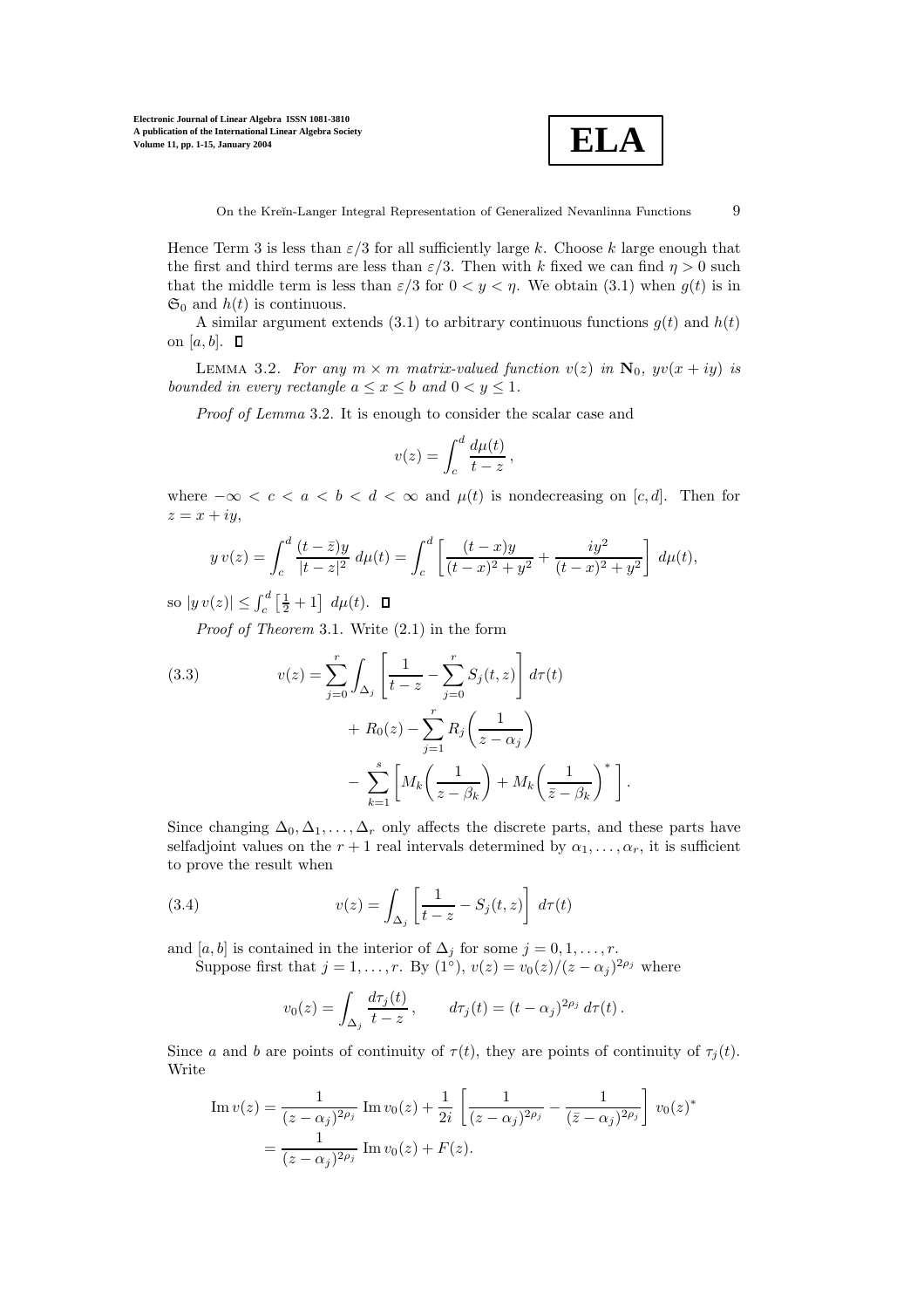**ELA**

## 10 J. Rovnyak and L. A. Sakhnovich

Since

$$
\frac{1}{z-\bar{z}}\left[\frac{1}{(z-\alpha_j)^{2\rho_j}}-\frac{1}{(\bar{z}-\alpha_j)^{2\rho_j}}\right]=-\sum_{\mu+\nu=2\rho_j+1}\frac{1}{(z-\alpha_j)^\mu}\frac{1}{(\bar{z}-\alpha_j)^\nu}
$$

and  $y v_0(z)$  is bounded near the real axis by Lemma 3.2,  $F(z)$  is bounded for  $a \le x \le b$ and  $0 < y \leq 1$ . Hence there is a constant  $M > 0$  such that

$$
|g(t)^*F(t+iy)h(t)| \le M
$$

for  $a \le t \le b$  and  $0 < y \le 1$ . Since  $v_0(t + i0)^*$  exists a.e.,

$$
\lim_{y \downarrow 0} g(t)^* F(t+iy)h(t) = 0
$$

a.e. on  $[a, b]$ . Therefore

$$
\lim_{y \downarrow 0} \frac{1}{\pi} \int_{a}^{b} g(t)^{*} \left[ \text{Im} \, v(t+iy) \right] h(t) dt
$$
\n
$$
= \lim_{y \downarrow 0} \frac{1}{\pi} \int_{a}^{b} \frac{1}{(t+iy-\alpha_{j})^{2\rho_{j}}} g(t)^{*} \left[ \text{Im} \, v_{0}(t+iy) \right] h(t) dt
$$
\n
$$
= \lim_{y \downarrow 0} \left\{ \frac{1}{\pi} \int_{a}^{b} \frac{1}{(t-\alpha_{j})^{2\rho_{j}}} g(t)^{*} \left[ \text{Im} \, v_{0}(t+iy) \right] h(t) dt + \frac{1}{\pi} \int_{a}^{b} \left[ \frac{1}{(t+iy-\alpha_{j})^{2\rho_{j}}} - \frac{1}{(t-\alpha_{j})^{2\rho_{j}}} \right] g(t)^{*} \left[ \text{Im} \, v_{0}(t+iy) \right] h(t) dt \right\}
$$
\n
$$
= \lim_{y \downarrow 0} \frac{1}{\pi} \int_{a}^{b} \frac{1}{(t-\alpha_{j})^{2\rho_{j}}} g(t)^{*} \left[ \text{Im} \, v_{0}(t+iy) \right] h(t) dt
$$
\n
$$
= \int_{a}^{b} \frac{1}{(t-\alpha_{j})^{2\rho_{j}}} g(t)^{*} d\tau_{j}(t) h(t)
$$
\n
$$
= \int_{a}^{b} g(t)^{*} d\tau(t) h(t).
$$

Here we justify the third equality by estimates similar to those used above. The fourth equality follows by the special case  $\varkappa = 0$  of the theorem, which was proved above.

The case  $j = 0$  is similar. In this case by  $(1<sup>°</sup>), v(z) = (1 + z<sup>2</sup>)<sup>p<sub>0</sub></sup>v<sub>0</sub>(z)$ , where

$$
v_0(z) = \int_{\Delta_0} \left[ \frac{1}{t - z} - \frac{t}{1 + t^2} \right] d\tau_0(t),
$$
  

$$
d\tau_0(t) = \frac{d\tau(t)}{(1 + t^2)^{\rho_0}}, \qquad \int_{\Delta_0} \frac{d\tau_0(t)}{1 + t^2} < \infty,
$$

and a and b are also points of continuity of  $\tau_0(t)$ . Write

Im 
$$
v(z) = (1 + z^2)^{\rho_0} \text{ Im } v_0(z) + \frac{1}{2i} [(1 + z^2)^{\rho_0} - (1 + \bar{z}^2)^{\rho_0}] v_0(z)^*
$$
  
=  $(1 + z^2)^{\rho_0} \text{ Im } v_0(z) + G(z)$ .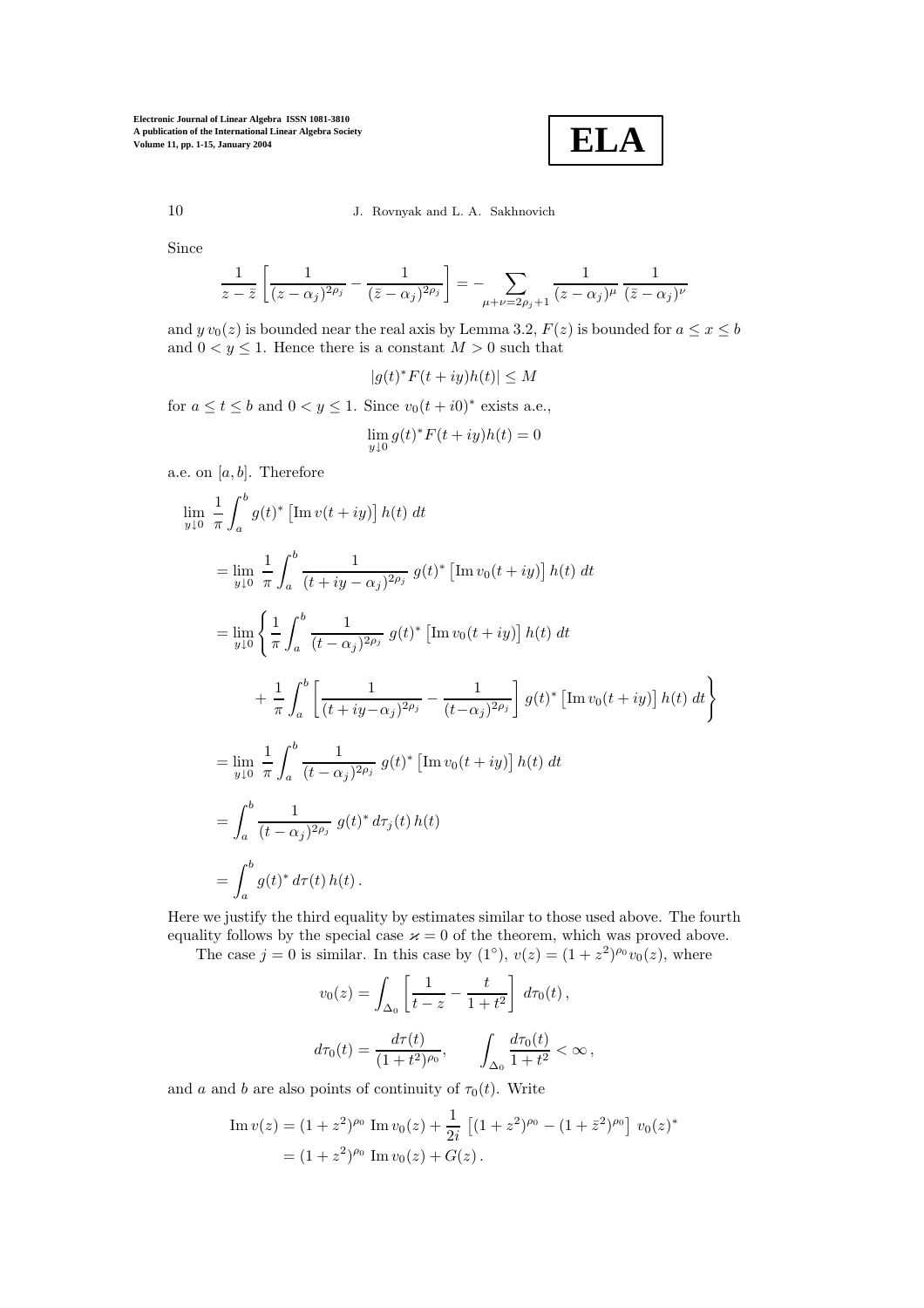

Since

$$
\frac{(1+z^2)^{\rho_0} - (1+\bar{z}^2)^{\rho_0}}{z^2 - \bar{z}^2} = \sum_{\mu+\nu=\rho_0-1} (1+z^2)^{\mu} (1+\bar{z}^2)^{\nu}
$$

and  $y v_0(z)$  is bounded near the real axis by Lemma 3.2, the term  $G(z)$  makes no contribution in the limit:

$$
\lim_{y \downarrow 0} \frac{1}{\pi} \int_{a}^{b} g(t)^{*} \left[ \text{Im} \, v(t+iy) \right] h(t) dt
$$
\n
$$
= \lim_{y \downarrow 0} \frac{1}{\pi} \int_{a}^{b} \left( 1 + (t+iy)^{2} \right)^{\rho_{0}} g(t)^{*} \left[ \text{Im} \, v_{0}(t+iy) \right] h(t) dt
$$
\n
$$
= \lim_{y \downarrow 0} \left\{ \frac{1}{\pi} \int_{a}^{b} (1+t^{2})^{\rho_{0}} g(t)^{*} \left[ \text{Im} \, v_{0}(t+iy) \right] h(t) dt + \frac{1}{\pi} \int_{a}^{b} \left[ \left( 1 + (t+iy)^{2} \right)^{\rho_{0}} - (1+t^{2})^{\rho_{0}} \right] g(t)^{*} \left[ \text{Im} \, v_{0}(t+iy) \right] h(t) dt \right\}
$$
\n
$$
= \lim_{y \downarrow 0} \frac{1}{\pi} \int_{a}^{b} (1+t^{2})^{\rho_{0}} g(t)^{*} \left[ \text{Im} \, v_{0}(t+iy) \right] h(t) dt
$$
\n
$$
= \int_{a}^{b} (1+t^{2})^{\rho_{0}} g(t)^{*} d\tau_{0}(t) h(t)
$$
\n
$$
= \int_{a}^{b} g(t)^{*} d\tau(t) h(t).
$$

Again we have used the case  $\varkappa = 0$  of the theorem which was proved above. The result follows.  $\quad \blacksquare$ 

COROLLARY 3.3. Let  $v(z)$  be an  $m \times m$  matrix-valued function in  $\mathbb{N}_{\varkappa}$ . Then for any Kreïn-Langer representation  $(2.1)$  of  $v(z)$ ,

(3.5) 
$$
\tau(b) - \tau(a) = \lim_{y \downarrow 0} \frac{1}{\pi} \int_{a}^{b} \text{Im } v(t + iy) dt
$$

for every interval [a, b] which does not contain any point  $\alpha_1, \ldots, \alpha_r$  and whose endpoints are points of continuity of  $\tau(t)$ .

We note a generalization of Lemma 3.2.

PROPOSITION 3.4. Let  $v(z)$  be an  $m \times m$  matrix-valued function in  $N_{\kappa}$  with Kre $\check{n}$ -Langer representation  $(2.1)$ . Let  $[a, b]$  be a closed bounded interval not containing any point  $\alpha_1, \ldots, \alpha_r$ . Then  $yv(x+iy)$  is bounded for  $a \leq x \leq b$  and  $0 < y \leq 1$ .

*Proof.* As in the proof of Theorem 3.1 we can reduce to the case where  $v(z)$  has the form (3.4) and [a, b] is contained in the interior of  $\Delta_j$  for some  $j = 0, 1, \ldots, r$ . As in the argument there, the result follows from the special case  $\varkappa = 0$  proved in Lemma 3.2.  $\square$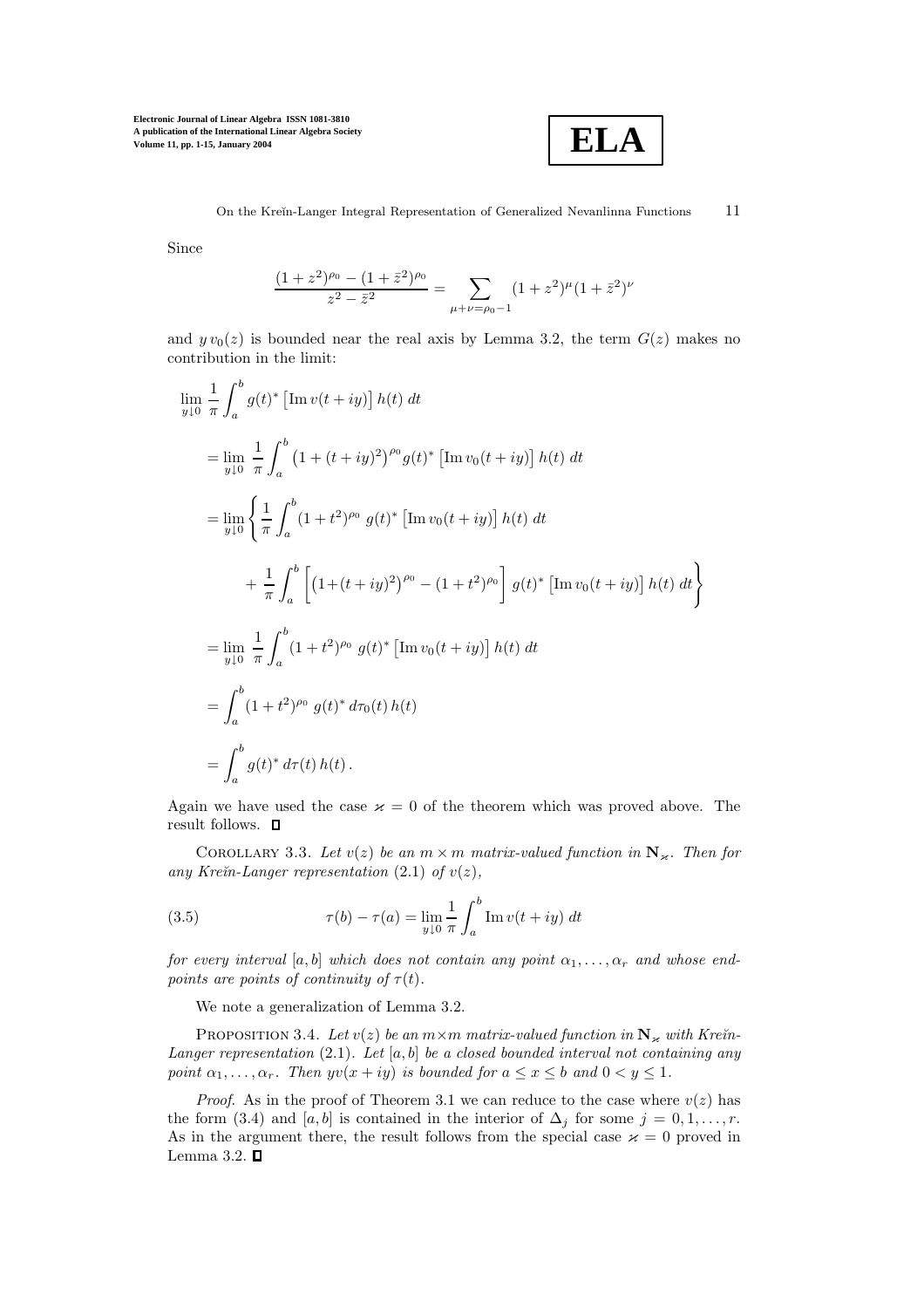

**4. Characterization of some special classes.** We characterize two subclasses of  $N_k$  which are determined by behavior at infinity in terms of their Kreĭn-Langer representations.

THEOREM 4.1. Let  $v(z)$  be an  $m \times m$  matrix-valued function in  $N_{\kappa}$ . Assume that  $v(iy)/y \to 0$  as  $y \to \infty$ . Then the part

(4.1) 
$$
\int_{\Delta_0} \left[ \frac{1}{t-z} - S_0(t,z) \right] d\tau(t) + R_0(z)
$$

in the Kre $\tilde{m}$ -Langer representation of  $v(z)$  can be chosen with  $\rho_0 = 0$  and  $R_0(z)$ constant; that is, this part can be reduced to the form

(4.2) 
$$
\int_{\Delta_0} \left[ \frac{1}{t-z} - \frac{t}{1+t^2} \right] d\tau(t) + C_0,
$$

where  $\int_{\Delta_0} d\tau(t)/(1+t^2)$  is convergent and  $C_0$  is a constant selfadjoint  $m \times m$  matrix. Conversely, if  $(4.1)$  has the form  $(4.2)$ , then

$$
(4.3) \t v(z)/z \to 0
$$

as  $|z|\rightarrow\infty$  in any sector  $|x| \leq \delta |y|$ ,  $\delta > 0$   $(z = x + iy)$ .

Proof. Without loss of generality, in both the direct and converse statements we can assume that  $v(z)$  has the form (4.1). In fact, consider any Kreĭn-Langer representation  $(2.1)$ . Write this first in the form  $(3.3)$  and then

$$
v(z) = v_1(z) + \int_{\Delta_0} \left[ \frac{1}{t - z} - S_0(t, z) \right] d\tau(t) + R_0(z).
$$

By examining the parts in  $v_1(z)$  and using elementary estimates, we see that  $z v_1(z) =$  $\mathcal{O}(1)$  as  $|z| \to \infty$  in any sector  $|x| < \delta |y|$ ,  $\delta > 0$ . Hence without loss of generality we may assume that  $v(z)$  is given by (4.1). Then by (1<sup>°</sup>), we can write  $v(z)$  in the form

(4.4) 
$$
v(z) = (1+z^2)^{\rho_0} \int_{\Delta_0} \frac{1+tz}{t-z} \frac{d\tau(t)}{(1+t^2)^{\rho_0+1}} + R_0(z)
$$

$$
= (1+z^2)^{\rho_0} \int_{\Delta_0} \frac{1+tz}{t-z} d\sigma(t) + R_0(z),
$$

where  $\int_{\Delta_0} d\sigma(t)$  is convergent,  $R_0(z) = \sum_{j=0}^{2\rho_0+1} C_j z^j$  has selfadjoint coefficients, and  $C_{2\rho_0+1}\geq 0.$ 

Now assume that  $v(iy)/y \to 0$  as  $y \to \infty$ . By (4.4),

(4.5) 
$$
v(iy) = \left\{ (1 - y^2)^{\rho_0} \int_{\Delta_0} \frac{(1 - y^2)t}{t^2 + y^2} d\sigma(t) + C_0 - C_2 y^2 + \dots + (-1)^{\rho_0} C_{2\rho_0} y^{2\rho_0} \right\} + i \left\{ (1 - y^2)^{\rho_0} \int_{\Delta_0} \frac{y(1 + t^2)}{t^2 + y^2} d\sigma(t) + C_1 y - C_3 y^3 + \dots + (-1)^{\rho_0 - 1} C_{2\rho_0 - 1} y^{2\rho_0 - 1} + (-1)^{\rho_0} C_{2\rho_0 + 1} y^{2\rho_0 + 1} \right\}.
$$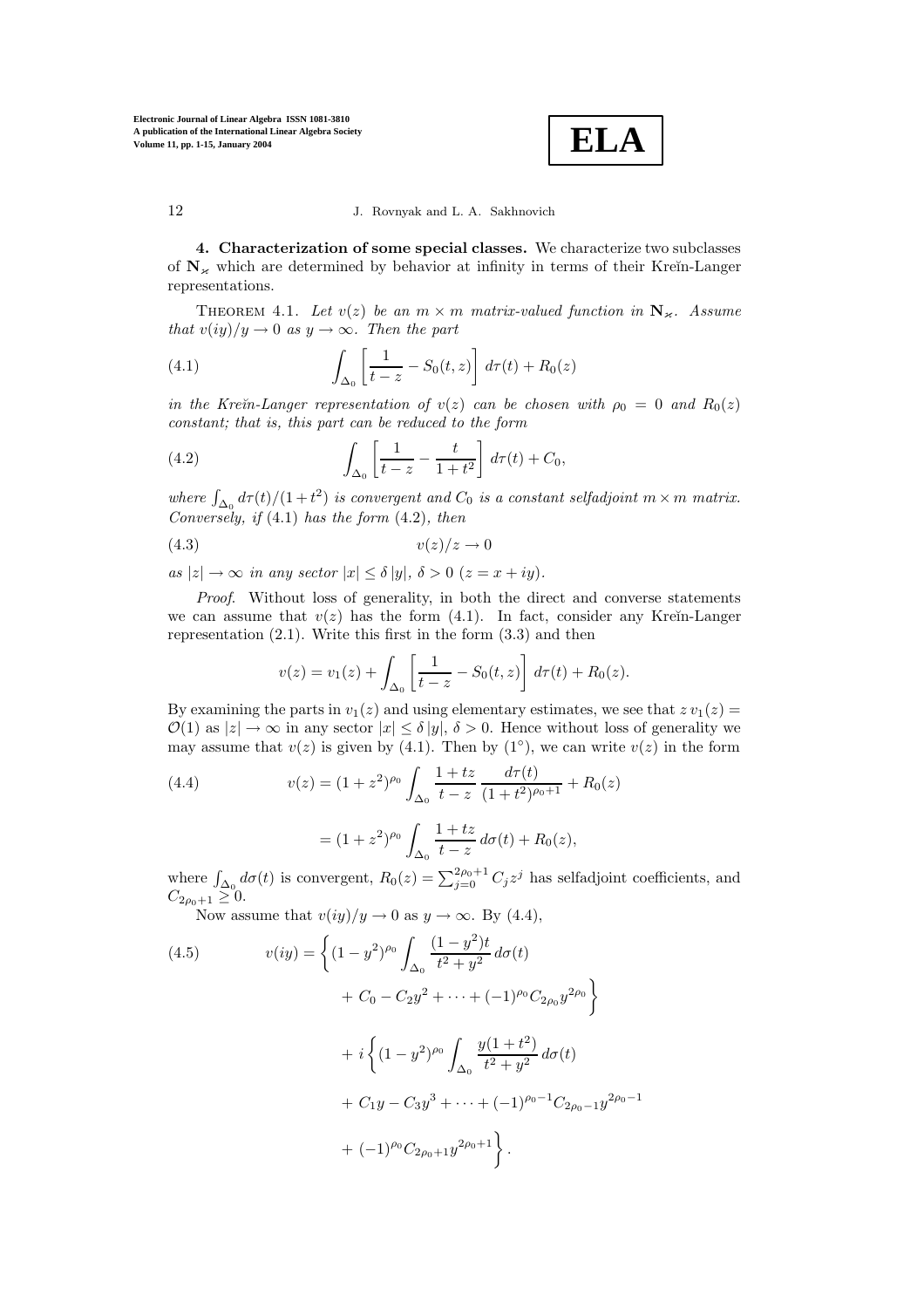

From the imaginary parts of (4.5), we get

$$
(-1)^{\rho_0} \frac{\operatorname{Im} [v(iy)/y]}{y^{2\rho_0}} = \frac{(y^2 - 1)^{\rho_0}}{y^{2\rho_0}} \int_{\Delta_0} \frac{t^2 + 1}{t^2 + y^2} d\sigma(t)
$$
  
+  $(-1)^{\rho_0} \frac{C_1 - C_3 y^2 + \dots + (-1)^{\rho_0 - 1} C_{2\rho_0 - 1} y^{2\rho_0 - 2}}{y^{2\rho_0}}$   
+  $C_{2\rho_0 + 1}$ .

Therefore because  $v(iy)/y \to 0$  as  $y \to \infty$ ,  $C_{2\rho_0+1} = 0$ . If already  $\rho_0 = 0$ , this shows that  $(4.1)$  has the form  $(4.2)$ , and we are done.

Suppose  $\rho_0 \geq 1$ . Then we obtain

$$
(-1)^{\rho_0} \frac{\operatorname{Im} [v(iy)/y]}{y^{2\rho_0 - 2}} = \frac{(y^2 - 1)^{\rho_0}}{y^{2\rho_0}} \int_{\Delta_0} \frac{y^2(t^2 + 1)}{t^2 + y^2} d\sigma(t) + (-1)^{\rho_0} \frac{C_1 y^2 - C_3 y^4 + \dots + (-1)^{\rho_0 - 1} C_{2\rho_0 - 1} y^{2\rho_0}}{y^{2\rho_0}}.
$$

Letting  $y \to \infty$ , we deduce that  $\int_{\Delta_0} (1 + t^2) d\sigma(t)$  is convergent and

(4.6) 
$$
0 = \int_{\Delta_0} (1 + t^2) d\sigma(t) - C_{2\rho_0 - 1}.
$$

Again by  $(4.5)$ ,

$$
(-1)^{\rho_0+1} \frac{\text{Re} [v(iy)/y]}{y^{2\rho_0-1}} = \frac{(y^2-1)^{\rho_0}}{y^{2\rho_0}} \int_{\Delta_0} \frac{y^2-1}{t^2+y^2} \frac{t}{1+t^2} (1+t^2) d\sigma(t) + (-1)^{\rho_0+1} \frac{C_0-C_2y^2+\cdots+(-1)^{\rho_0}C_{2\rho_0}y^{2\rho_0}}{y^{2\rho_0}}.
$$

Since  $\rho_0 \geq 1$ , it follows that

(4.7) 
$$
0 = \int_{\Delta_0} t \, d\sigma(t) - C_{2\rho_0}.
$$

We can now write (4.4) in the form

$$
v(z) = (1 + z2)\rho_0-1 \int_{\Delta_0} \frac{1 + tz}{t - z} [(1 + z2) - (1 + t2) + (1 + t2)] d\sigma(t) + R_0(z)
$$
  

$$
= (1 + z2)\rho_0-1 \int_{\Delta_0} \frac{1 + tz}{t - z} (1 + t2) d\sigma(t)
$$
  

$$
- (1 + z2)\rho_0-1 \int_{\Delta_0} (1 + tz)(t + z) d\sigma(t) + R_0(z)
$$
  

$$
= (1 + z2)\rho_0-1 \int_{\Delta_0} \frac{1 + tz}{t - z} d\tilde{\sigma}(t) + \tilde{R}_0(z),
$$

where

$$
d\tilde{\sigma}(t) = (1+t^2) d\sigma(t),
$$
  
\n
$$
\tilde{R}_0(z) = R_0(z) - (1+z^2)^{\rho_0 - 1} \int_{\Delta_0} (1+tz)(t+z) d\sigma(t).
$$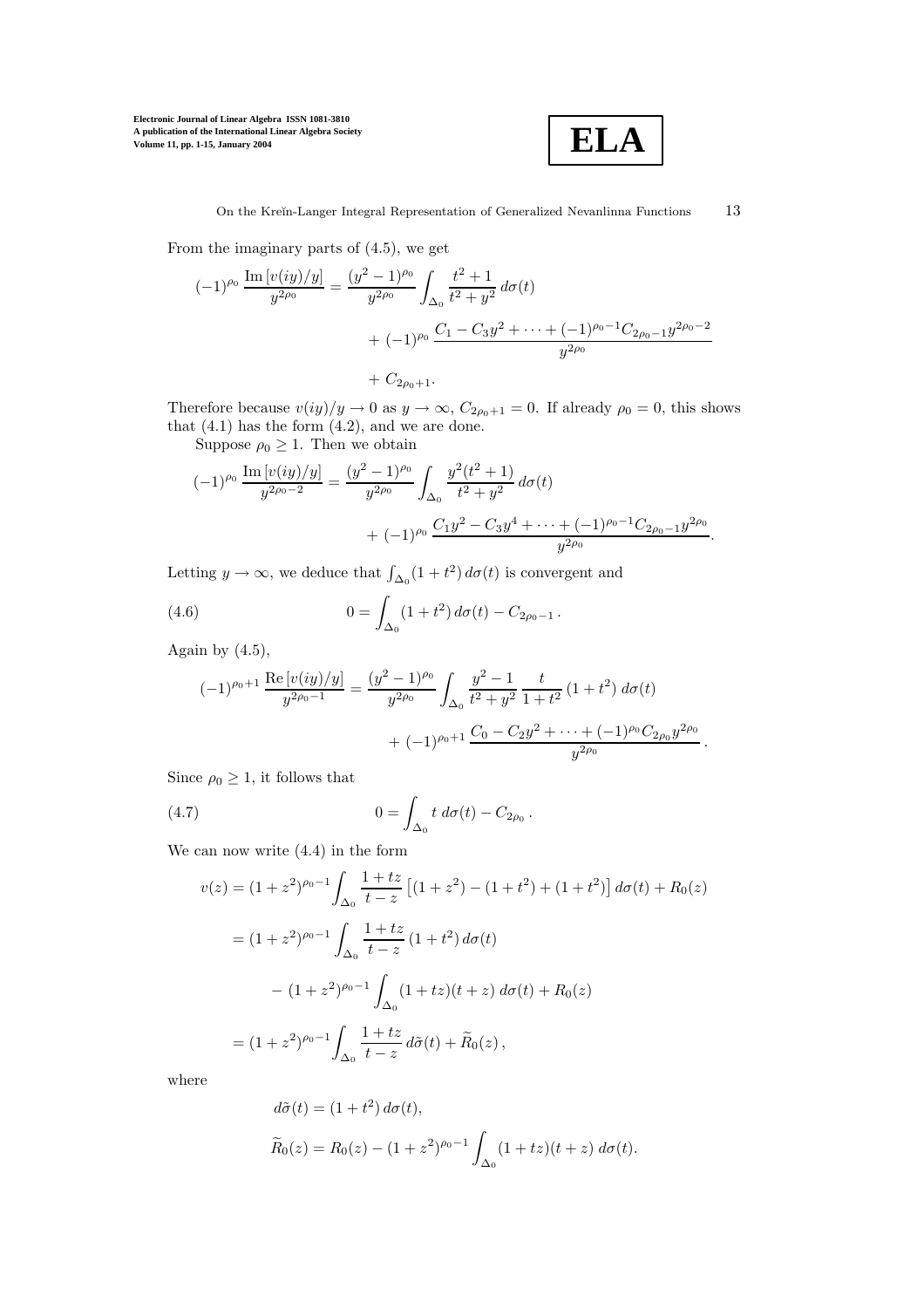**ELA**

14 J. Rovnyak and L. A. Sakhnovich

By (4.6) and (4.7),

$$
\widetilde{R}_0(z) = R_0(z) - (1 + z^2)^{\rho_0 - 1} \left[ \int_{\Delta_0} z(1 + t^2) d\sigma(t) + \int_{\Delta_0} (1 + z^2) t d\sigma(t) \right]
$$

$$
= C_0 + C_1 z + \dots + C_{2\rho_0 - 1} z^{2\rho_0 - 1} + C_{2\rho_0} z^{2\rho_0}
$$

$$
- z(1 + z^2)^{\rho_0 - 1} C_{2\rho_0 - 1} - (1 + z^2)^{\rho_0} C_{2\rho_0}
$$

$$
= \sum_{j=0}^{2\rho_0 - 1} \widetilde{C}_j z^j,
$$

where  $\widetilde{C}_0,\ldots,\widetilde{C}_{2\rho_0-1}$  are selfadjoint matrices and  $\widetilde{C}_{2\rho_0-1}\geq 0$ ; in fact,

$$
\widetilde{C}_{2\rho_0-1} = C_{2\rho_0-1} - C_{2\rho_0-1} = 0.
$$

By repeating this argument if necessary, we obtain a representation (4.1) with  $\rho_0 = 0$ and  $R_0(z)$  constant. This completes the proof of the direct part of the theorem.

Conversely, suppose  $v(z)$  has the form  $(4.2)$ , and so

$$
v(z) = \int_{\Delta_0} \frac{1+tz}{t-z} \, \frac{d\tau(t)}{1+t^2} + C_0,
$$

where  $C_0$  is a constant selfadjoint matrix. Using the elementary estimate

(4.8) 
$$
\left|\frac{t}{t-x-iy}\right| \leq \sqrt{1+\delta^2}, \qquad |x| \leq \delta |y|,
$$

we obtain (4.3) as  $|z| \to \infty$  in any sector  $|x| \le \delta |y|$ ,  $\delta > 0$ .  $\Box$ 

THEOREM 4.2. Let  $v(z)$  be an  $m \times m$  matrix-valued function in  $N_{\kappa}$ . If  $yv(iy) =$  $\mathcal{O}(1)$  as  $y \to \infty$ , the part (4.1) in the Krein-Langer representation can be reduced to the form

(4.9) 
$$
\int_{\Delta_0} \frac{d\sigma(t)}{t-z},
$$

where  $\int_{\Delta_0} d\sigma(t)$  is convergent. Conversely, if (4.1) has the form (4.9), then

$$
(4.10)\t\t\t z\,v(z) = \mathcal{O}(1)
$$

as  $|z| \to \infty$  in any sector  $|x| \le \delta |y|$ ,  $\delta > 0$   $(z = x + iy)$ .

*Proof.* Let  $yv(iy) = \mathcal{O}(1)$  as  $y \to \infty$ . As in the proof of Theorem 4.1, we may assume that  $v(z)$  is given by (4.1). Then by Theorem 4.1, we can further assume that

$$
v(z) = \int_{\Delta_0} \left[ \frac{1}{t - z} - \frac{t}{1 + t^2} \right] d\tau(t) + C_0,
$$

where  $\int_{\Delta_0} d\tau(t)/(1+t^2)$  is convergent and  $C_0$  is a constant selfadjoint  $m \times m$  matrix. Equivalently,

$$
v(z) = \int_{\Delta_0} \frac{1 + tz}{t - z} d\tilde{\sigma}(t) + C_0,
$$